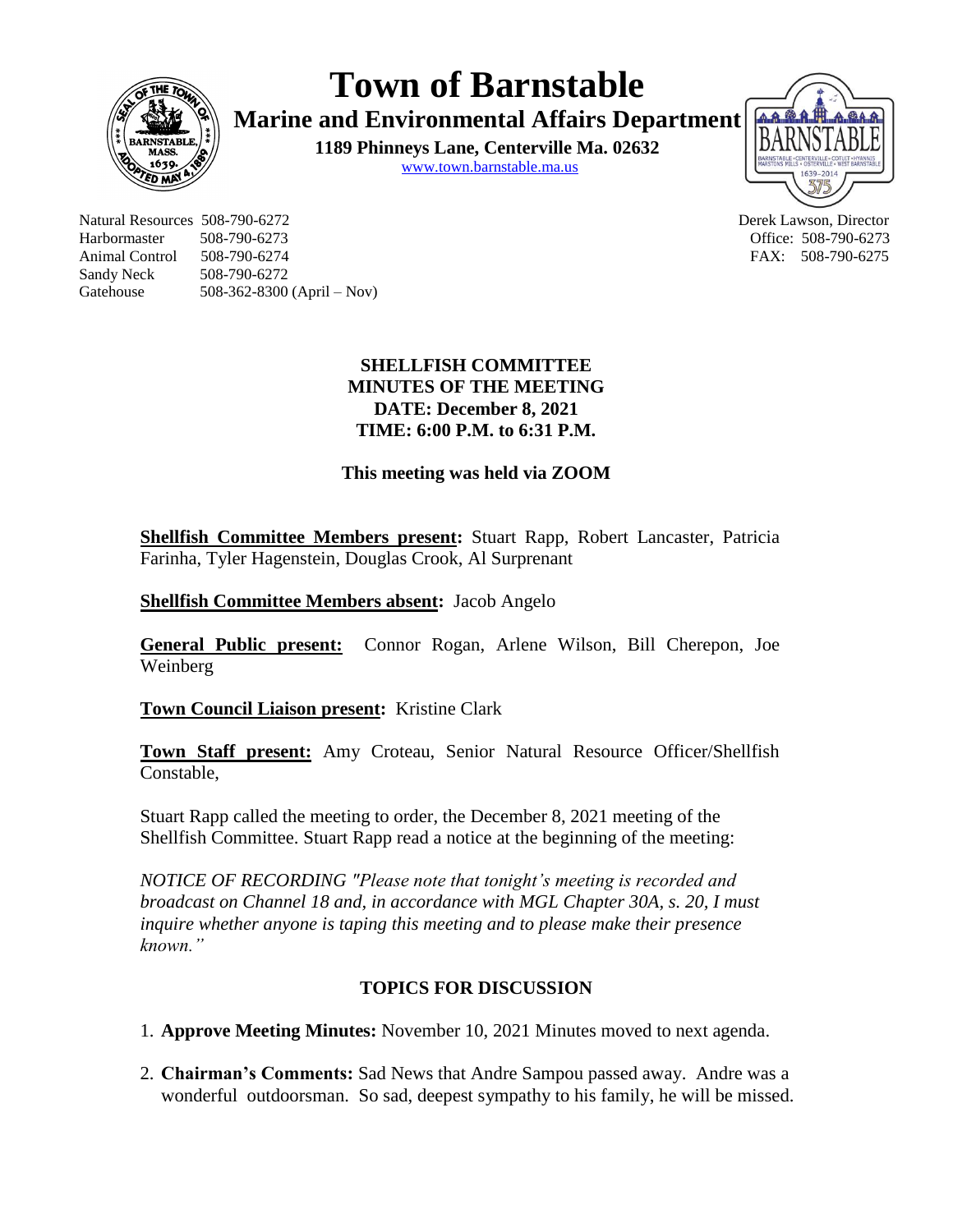He was one of the founders of BARS and one of the first volunteers for the Town and a great advocate for shellfish.

### 3. **Natural Resources Report / Correspondence:**

A. December openings.

December openings: East Bay opened on time, December  $1<sup>st</sup>$ . There are small closures around small streams, vast majority is open. Centerville River relay stock has been distributed in the area for both Commercial and Recreational harvesting.

Pending water quality testing on December 13, Barnstable Harbor Marshes and Calves Pasture should open December 15.

Doug Crook – questioned the Millway Channel dredging details. Amy will be providing start date when she gets it and will share the information.

Kris Clark – spoke to Brian Taylor – he stated that the plan is to keep the area open and accessible – nothing has been set up yet will know more after the new year.

#### 4. **New Business:** None

## 5. **Upcoming (and Old) Renewal & Transfer Hearings:** None

#### 6. **Upcoming (and old) Proposed Coastal Projects:**

| A. Applicant:                | 265 Seapuit River, LLC                              |
|------------------------------|-----------------------------------------------------|
| Project Location:            | 265 Seapuit River Rd, Osterville, MA 02655          |
| Representative:              | John O'Dea, Sullivan Engineering & Consulting, Inc. |
| Proposed Project:            | To perform maintenance dredging with re-use on site |
| <b>Conservation Hearing:</b> | 12/07/2021 6:30PM via Zoom                          |
|                              |                                                     |

Approved by Conservation Commission – Natural Resources comments there is no shellfish. In this area, only concern is that the area is staked correctly. No opposition to the project as proposed. Project location is in Cotuit Bay across from Sampson's Island. Maintenance Dredging, no vote.

| Β. | Applicant:                   | Corey A. Griffin, Trustee Glen Lane Nominee Trust        |
|----|------------------------------|----------------------------------------------------------|
|    |                              | c/o Atlantic Management                                  |
|    | Project Location:            | 49 Main St, Osterville, MA 02655 (map 185, parcel 20)    |
|    | Representative:              | Arlene M. Wilson, A.M. Wilson Associates, Inc.           |
|    | Proposed Project:            | Modification of existing pier by extending fixed pier    |
|    |                              | 24', reusing existing ramp and turning float parallel to |
|    |                              | the channel                                              |
|    | <b>Conservation Hearing:</b> | 12/7/2021 6:30PM via Zoom                                |
|    |                              |                                                          |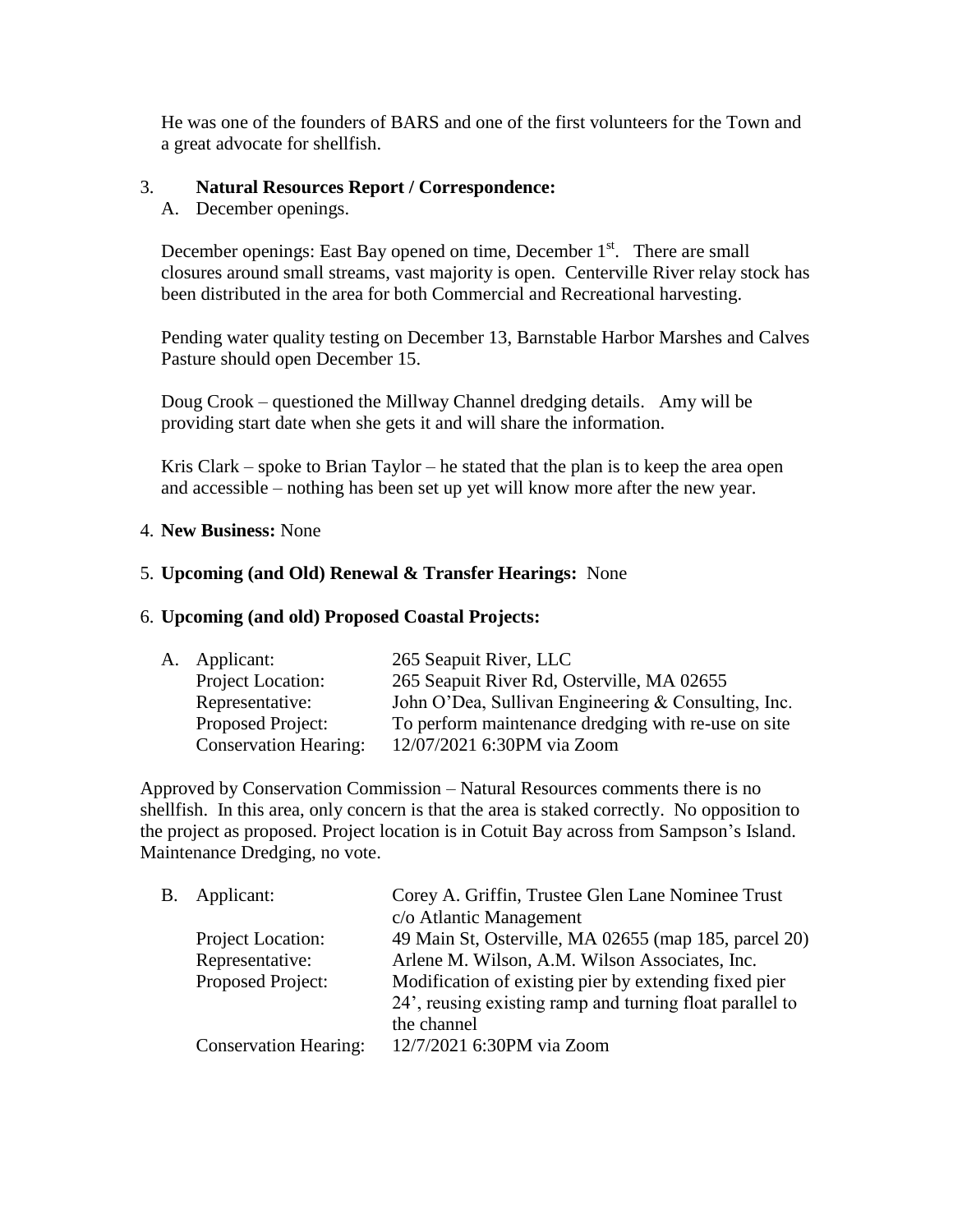Continued until January 18, 2022. Not presented to Waterways yet and there was no shellfish survey included initially in the NOI. Shellfish survey needs to be completed and will be on for next Agenda on January 12, 2022. Scheduled to meet with waterways at the end of January.

7. Old Business:

A. Marstons Mills River Quahog Dry Dragging Pilot Year 2 Discussion

Natural Resources is amendable to continuing this project a second year.

Patricia Farinha would like assistance on thoughts for ways to take care of the spoils from the dragging and reusing. Please contact Patricia with any ideas.

Amy Croteau clarified that this is not dredging this is by product from dry dragging for quahogs.

Tyler Hagenstien stated approximately two bushel totes of debris was collected for every 5 bushel baskets.

Connor Rogan asked about putting the spoils in the town's compost area at the land fill.

Joe Weinberg stated 80 - 100 totes were removed last year – but last year it was returned to the "dead area bottom" ideally it would be to removed and reused for compost.

Learned that there was concern about the seed sett in the area when dragging in this area. The size of seed is very small and would fall through the dredge just like sand and not be removed with the debris.

Amy Croteau feels that a three year program is appropriate.

# 8. **Matters not reasonably anticipated by the Chair:**

Kris Clark mentioned that there is a nice tribute to Andre Sampou on the BARS website.

Doug Crook questioned the sponge and the accumulation.

Croteau the project is to get the better settlement of seed land have bottom turnover. Both species of sponge is native although it is a nuisance to access the bottom and the chowders. The sponge is present throughout most of three bays.

Connor Rogan asked about the area that dragging will be allowed.

Amy Croteau stated that the area could be increased by moving somewhat into Prince Cove but not into North Bay.